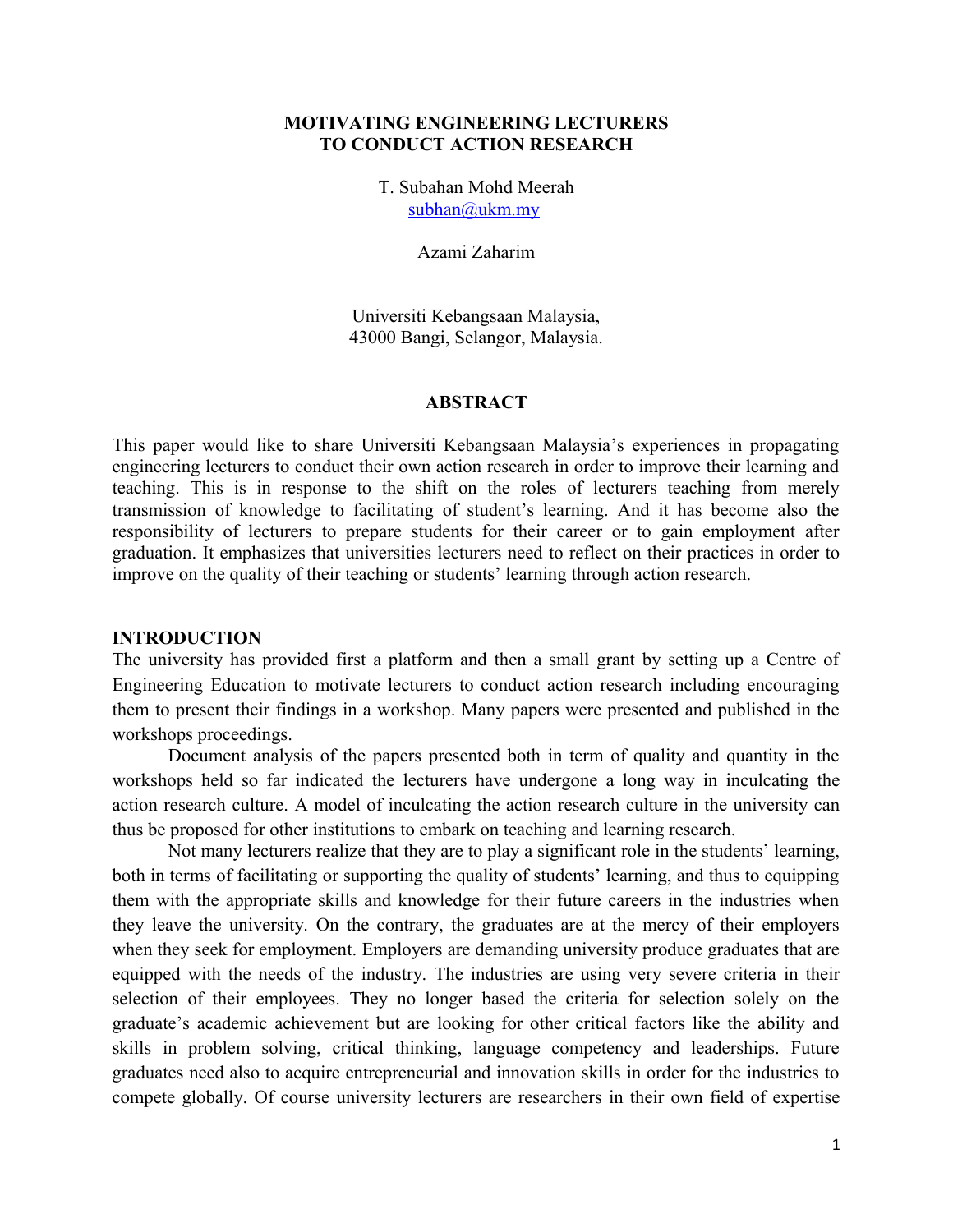but they also need to embark on action research to improve students' learning and their practice. As summarized by Mazlan et. al. (2007) "… Malaysia's provisional entry into the Washington Accord has resulted in an overhaul in engineering education in this country. Gone are the days of traditional teaching in engineering. A myriad of changes have followed including changes in attitudes, orientation, curriculum, and delivery, to name a few. A learner-centered classroom we are moving to, from the traditional teacher-centered classroom. This clearly indicates that learners are very well in control of their own learning – they are self-directed – and teachers are master learners, learning along side students. Individualized learning plans are visible, but usually within a single comprehensive program aligned with a standardized assessment…"

The Faculty of Engineering in UKM originally faced first, the daunting task to convince lecturers on this need. There are of course resistance and concerns on letting loose their role as researchers in their own field of concentrations and to venture into engineering education research, which they are ill equipped. This is because most engineering education researchers were traditionally trained in their field of expertise. It is frustrating to engineers who are more accustomed to working within long-standing paradigms. Second, as Boreggo's (2007) study has shown lecturers from engineering faculty experience the conceptual difficulties as they become engineering education researchers. Thus, the engineering lecturers need to acquire the knowledge and skills in conducting educational action research methods. There are of course differences between engineering research and engineering education action research. This could be a potential source of difficulties and frustration for engineers in embarking on educational action research. Engineering lecturers should work with a colleague in the education field collaboratively to help overcome the difficulties. Thus, UKM has organized regular workshop on action research as part of professional development courses for lecturers from various disciplines as well as special workshop as requested by the faculty. Lately, Higher Education Leadership Academy (AKEPT) of Ministry of Higher Education has organized 3-days workshop on Action Research. The last one was held in November last year. The next one will be held on November this year.

Besides organizing the workshop, engineering lectures are encouraged to collaborate with the counterparts in the faculty of education who are familiar with engineering education and methodology of action research. In order to expedite the above purposes, the faculty has established unit which was name later as *Centre of Engineering Education Research*. To inculcate the action research culture, further workshops are organized yearly for the researcher to present and share their own learning and teaching research findings. Their papers were published in the proceeding books.

Surprisingly a significant number of papers were presented and the participations were very active. However, the quality of papers needs further improvements both in term of the writing of the reports and the research methodology. A number of insights were obtained from an analysis of the papers. And a face to face interview was held with some lecturers in a study to find out their reactions on the action research. The feedback obtained showed that higher order research skills on action research are needed to be provided for the lecturers to enhance their research skills. Further, lecturers are encouraged to disseminate the action research findings.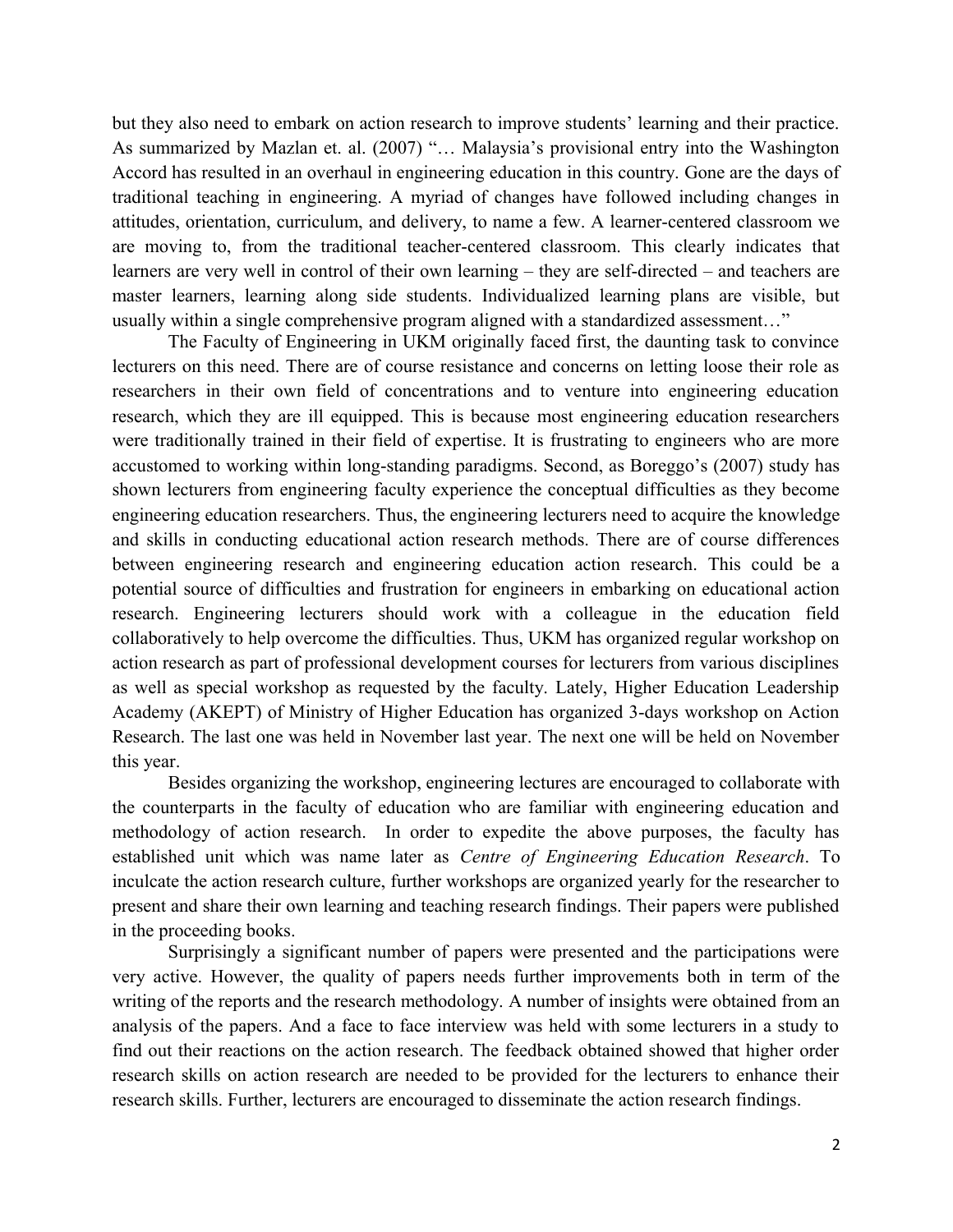A strong case for engineering education action research was made through providing grant for action research. Secondly, the university promise to recognize that action research can be considered as a part of the merit criteria for promotion exercise. It was observed, a greater enthusiasm of lecturers was shown in embarking action research since then. To summarize, what we can learn from the above experiences are provided as follows:-

- 1. Engineering lecturers need to be equipped with skills and knowledge in action research
- 2. The faculty should provide conducive environment in promoting action research
- 3. The lecturers attitude need to be changed and convince on the importance of their roles as facilitator of learning
- 4. Both intrinsic and extrinsic motivation need to be considered
- 5. Enriching workshops be held to foster action research culture
- 6. University can be more motivating by providing grants and provide recognition on lecturers work
- 7. Further motivation can be made by awarding best paper and publication
- 8. Publications in refereed journal and privilege to attend seminars for lecturers to present their papers
- 9. Continued reinforcement by the faculty in propagating action research culture through workshops and seminars

# **FINDING OF THE STUDY ON ACTION RESEARCH CULTURE IN ENGINEERING FACULTY**

Below are some of the findings on the study of action research that have been carried out so far based on the papers have been presented in the workshop

### **METHODOLOGY OF ACTION RESEARCH IN ENGINEERING EDUCATION**

Majority of the researchers employed quantitative approach in their study. Some authors feel action research as qualitative in nature. However some endorsed the use of both qualitative and quantitative design. It is understandable that as majority of engineering action researchers are engineering lecturers who were trained within the post positivist perspective, and the audience for much of engineering action research is also from engineering faculty, who have more experience interpreting quantitative data, thus the approach used in quantitative.

However, in education, the view is that the approach used by a given research should be driven by the problems of the research. And because there are a wide variety of issues to be studied within the teaching and learning engineering setting, it is expected that both qualitative and quantitative methods including mixed research methods should be used in embarking action research. Thus it necessitates that those who are not familiar in qualitative approaches be trained through professional development courses or made them collaborates with those who are familiar with these research methods in educational setting.

### **ACTION RESEARCH AREA**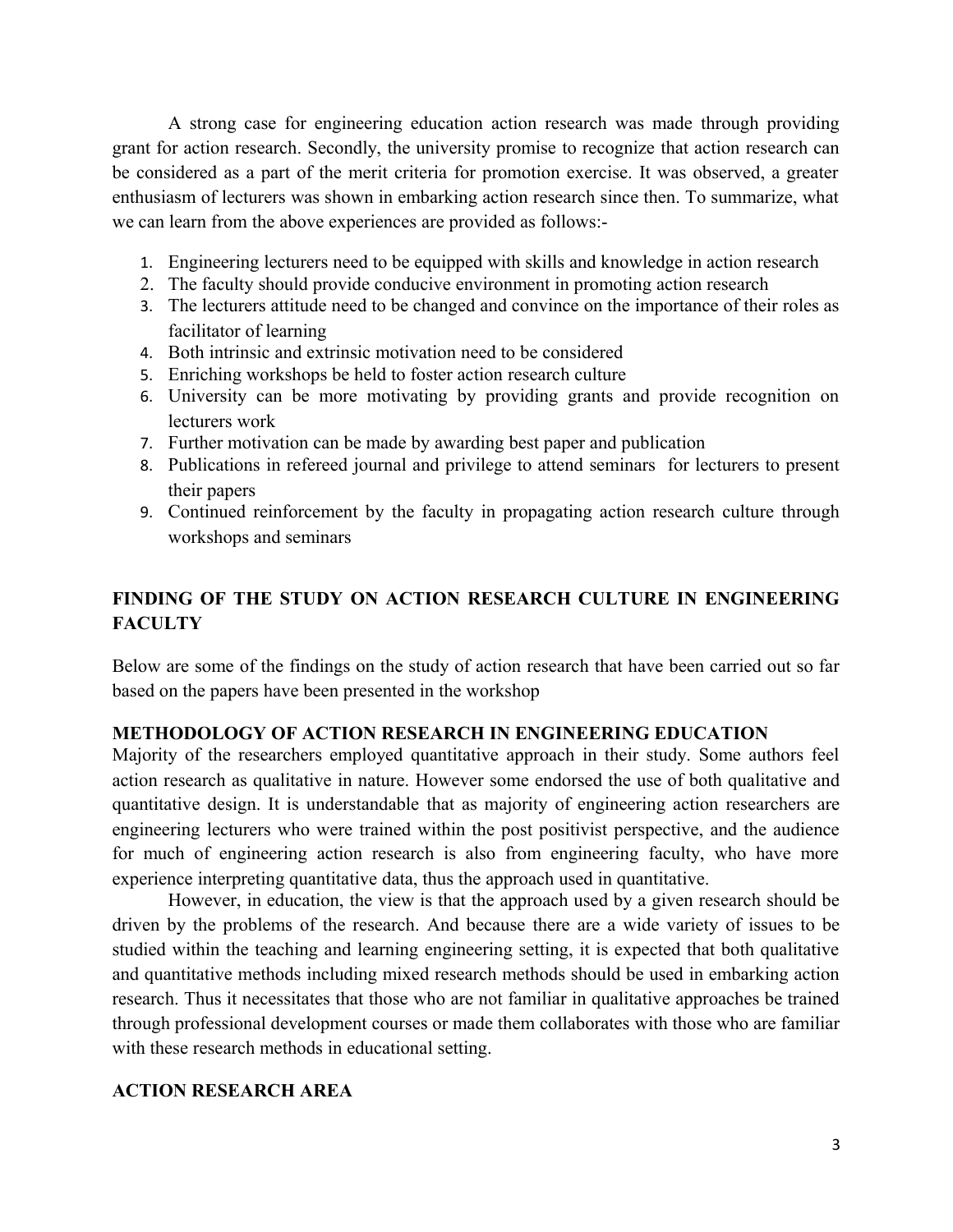Analysis of the research was made and categorized under the heading of curriculum, evaluation, teaching, learning and career based on the objectives of research. The following tables summarize the result of the analysis. As can be seen from the tables, most of the research falls under the category of evaluation and more research be done on other areas like curriculum and career development. Further analysis was done on reading the content showed that more in depth studies need to be carried out to understand students' learning.

| NO.                         |             |           | <b>CURRICULUM EVALUATION</b> |                         | <b>TEACHING</b>         |                         | <b>LEARNING</b> |                         | <b>CAREER</b> |                         |
|-----------------------------|-------------|-----------|------------------------------|-------------------------|-------------------------|-------------------------|-----------------|-------------------------|---------------|-------------------------|
|                             | ${\bf AR}$  | <b>OR</b> | ${\bf AR}$                   | OR                      | ${\bf AR}$              | OR                      | ${\bf AR}$      | <b>OR</b>               | ${\bf AR}$    | OR                      |
| $\mathbf{1}$                |             |           |                              |                         |                         |                         |                 |                         |               | $\overline{\mathbf{X}}$ |
|                             |             |           |                              | $\underline{X}$         |                         |                         |                 |                         |               |                         |
| $\frac{2}{3}$ $\frac{4}{5}$ |             |           |                              | $\overline{\mathbf{X}}$ |                         |                         |                 |                         |               |                         |
|                             |             |           |                              |                         | $\mathbf X$             |                         |                 |                         |               |                         |
|                             |             |           |                              |                         |                         |                         | $\mathbf X$     |                         |               |                         |
| $\overline{6}$              |             |           |                              |                         | $\overline{\mathbf{X}}$ |                         |                 |                         |               |                         |
| $\overline{7}$              |             |           |                              |                         |                         |                         |                 | $\overline{\mathbf{X}}$ |               |                         |
| $\overline{8}$              |             |           |                              |                         |                         |                         | $\overline{X}$  |                         |               |                         |
| $\overline{9}$              |             |           |                              |                         |                         |                         |                 | $\overline{\textbf{X}}$ |               |                         |
| $10\,$                      |             |           |                              |                         |                         |                         | $\mathbf X$     |                         |               |                         |
| 11                          |             |           |                              |                         | $\mathbf X$             |                         |                 |                         |               |                         |
| 12                          |             |           |                              |                         |                         | $\mathbf X$             |                 |                         |               |                         |
| 13                          |             |           |                              |                         |                         | $\overline{\mathbf{X}}$ |                 |                         |               |                         |
| $\overline{14}$             |             |           |                              | $\mathbf X$             |                         |                         |                 |                         |               |                         |
| 15                          |             |           | $\boldsymbol{X}$             |                         |                         |                         |                 |                         |               |                         |
| 16                          |             |           |                              | $\overline{X}$          |                         |                         |                 |                         |               |                         |
| 17                          |             |           | $\mathbf X$                  |                         |                         |                         |                 |                         |               |                         |
| $18\,$                      |             |           |                              |                         |                         | $\mathbf X$             |                 |                         |               |                         |
| 19                          |             |           |                              |                         |                         |                         |                 |                         |               | $\mathbf X$             |
| 20                          |             |           |                              | $\mathbf X$             |                         |                         |                 |                         |               |                         |
| $\overline{21}$             |             |           | $\mathbf X$                  |                         |                         |                         |                 |                         |               |                         |
| $\overline{22}$             |             |           | $\overline{\textbf{X}}$      |                         |                         |                         |                 |                         |               |                         |
| $\overline{23}$             |             |           |                              | $\overline{\textbf{X}}$ |                         |                         |                 |                         |               |                         |
| $\overline{24}$             |             |           | $\mathbf X$                  |                         |                         |                         |                 |                         |               |                         |
| 25                          |             |           |                              | $\mathbf X$             |                         |                         |                 |                         |               |                         |
| $26\,$                      |             |           | $\mathbf{X}$                 |                         |                         |                         |                 |                         |               |                         |
| $\overline{27}$             |             |           | $\overline{\textbf{X}}$      |                         |                         |                         |                 |                         |               |                         |
| $\overline{28}$             |             |           |                              | $\mathbf{X}$            |                         |                         |                 |                         |               |                         |
| 29                          |             |           |                              | $\overline{\textbf{X}}$ |                         |                         |                 |                         |               |                         |
| 30                          |             |           | $\mathbf X$                  |                         |                         |                         |                 |                         |               |                         |
| 31                          | $\mathbf X$ |           |                              |                         |                         |                         |                 |                         |               |                         |
| $\overline{32}$             |             |           |                              | $\mathbf X$             |                         |                         |                 |                         |               |                         |

| Table 1: Proceeding PEKA 2008 |  |  |
|-------------------------------|--|--|
|-------------------------------|--|--|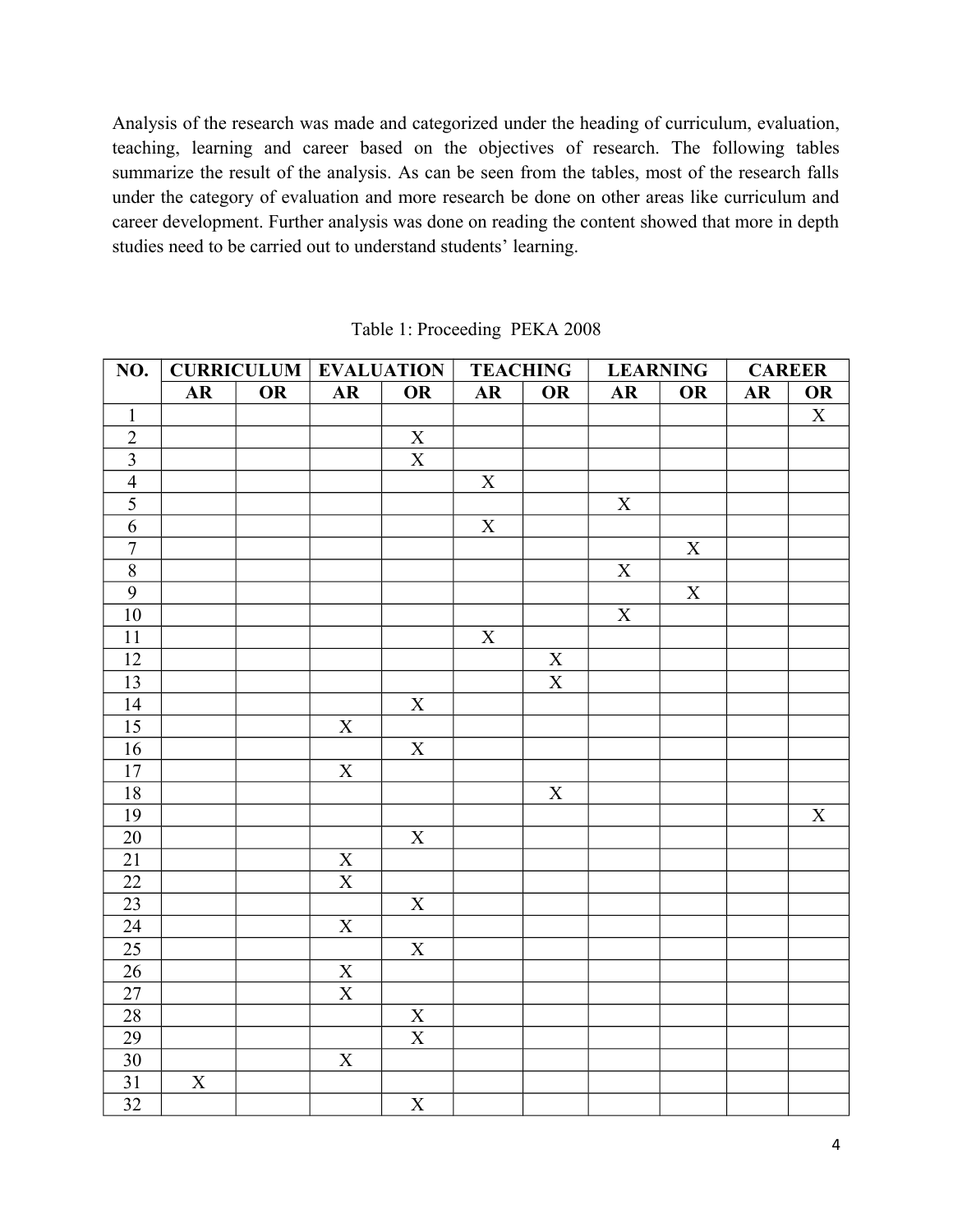| 33     |   |             |             | X           |             |  |   |             |             |
|--------|---|-------------|-------------|-------------|-------------|--|---|-------------|-------------|
| 34     |   |             | X           |             |             |  |   |             |             |
| 35     |   |             |             |             | X           |  |   |             |             |
| 36     |   |             |             | $\mathbf X$ |             |  |   |             |             |
| 37     |   |             |             |             | $\mathbf X$ |  |   |             |             |
| $38\,$ |   | X           |             |             |             |  |   |             |             |
| 39     |   |             |             |             | $\mathbf X$ |  |   |             |             |
| 40     |   | X           |             |             |             |  |   |             |             |
| 41     | X |             |             |             |             |  |   |             |             |
| 42     |   |             |             |             |             |  | X |             |             |
| 43     |   |             |             |             |             |  |   |             | X           |
| 44     |   |             |             |             |             |  | X |             |             |
| 45     |   |             |             |             |             |  |   |             | X           |
| 46     |   |             |             |             |             |  |   |             | $\mathbf X$ |
| 47     |   |             |             |             |             |  |   | $\mathbf X$ |             |
| 48     |   | X           |             |             |             |  |   |             |             |
| 49     |   | $\mathbf X$ |             |             |             |  |   |             |             |
| 50     |   |             | $\mathbf X$ |             |             |  |   |             |             |

Table 2: Proceeding PEKA 2009

| NO.            | <b>CURRICILUM</b> |           |             | <b>EVALUATION</b> |    | <b>TEACHING</b> |    | <b>LEARNING</b> |    | <b>CAREER</b> |  |
|----------------|-------------------|-----------|-------------|-------------------|----|-----------------|----|-----------------|----|---------------|--|
|                | AR                | <b>OR</b> | AR          | <b>OR</b>         | AR | <b>OR</b>       | AR | <b>OR</b>       | AR | <b>OR</b>     |  |
| $\mathbf{1}$   |                   |           |             |                   |    | X               |    | X               |    |               |  |
| $\overline{2}$ |                   |           |             |                   |    | X               |    |                 |    |               |  |
| $\overline{3}$ |                   |           |             | $\mathbf X$       |    |                 |    |                 |    |               |  |
| $\overline{4}$ |                   |           |             | $\mathbf X$       |    |                 |    |                 |    |               |  |
| 5              |                   |           |             |                   |    |                 |    | X               |    |               |  |
| 6              |                   |           |             |                   |    | X               |    |                 |    |               |  |
| $\overline{7}$ |                   |           |             |                   | X  |                 |    |                 |    |               |  |
| $\,8\,$        |                   |           |             |                   |    |                 |    |                 |    | X             |  |
| 9              |                   |           |             |                   |    |                 |    | X               |    |               |  |
| 10             |                   |           |             |                   |    |                 | X  |                 |    |               |  |
| 11             |                   |           |             |                   |    |                 |    | $\mathbf X$     |    |               |  |
| 12             |                   |           |             |                   |    |                 | X  |                 |    |               |  |
| 13             |                   | X         |             |                   |    |                 |    |                 |    |               |  |
| 14             |                   | X         |             |                   |    |                 |    |                 |    |               |  |
| 15             |                   | X         |             |                   |    |                 |    |                 |    |               |  |
| 16             |                   |           |             |                   |    | $\mathbf X$     |    |                 |    |               |  |
| 17             |                   |           |             |                   |    |                 |    | X               |    |               |  |
| 18             |                   |           | $\mathbf X$ |                   |    |                 |    |                 |    |               |  |
| 19             |                   |           |             |                   |    |                 |    |                 |    | $\mathbf X$   |  |
| 20             |                   |           | X           |                   |    |                 |    |                 |    |               |  |
| 21             |                   |           |             |                   |    |                 |    | $\mathbf X$     |    |               |  |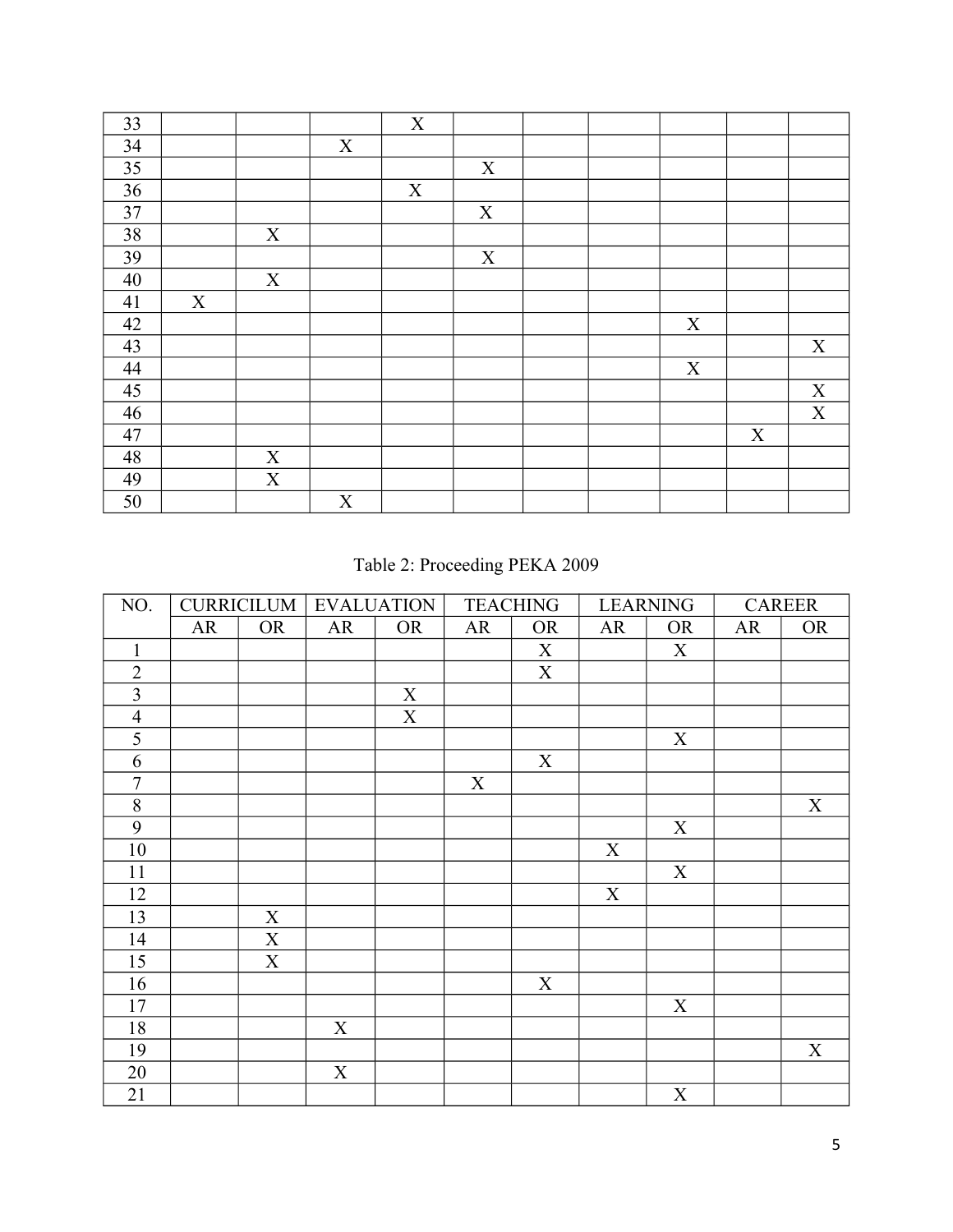| 22              |   |             | X           |   |             |             |   |  |
|-----------------|---|-------------|-------------|---|-------------|-------------|---|--|
| 23              |   |             |             |   | X           | X           |   |  |
| 24              |   |             |             | X |             |             |   |  |
| 25              |   | X           |             |   |             |             |   |  |
| 26              |   | $\mathbf X$ |             |   |             |             |   |  |
| $27\,$          |   |             | $\mathbf X$ |   |             |             |   |  |
| 28              |   |             |             |   | X           |             |   |  |
| 29              |   |             | X           |   |             |             |   |  |
| 30              |   |             | $\mathbf X$ |   |             |             |   |  |
| 31              |   | X           |             |   |             |             |   |  |
| 32              | X |             |             |   |             |             |   |  |
| 33              |   |             |             |   |             |             | X |  |
| 34              |   | X           |             |   |             |             |   |  |
| $\overline{35}$ |   |             |             |   |             | X           |   |  |
| 36              |   |             |             |   | X           |             |   |  |
| 37              |   |             |             |   |             | $\mathbf X$ |   |  |
| 38              |   |             |             |   |             |             | X |  |
| 39              |   |             |             |   | $\mathbf X$ |             |   |  |

 $AR = Action Research$ 

 $OR = Other Research$ 

## **DISCUSSION AND CONCLUSION**

The paper has provided an overview of the experience of an engineering faculty from one university on the development of action research culture among the lecturers. The university has gone a long way to inculcate action research. The faculty of engineering as seen many its lecturer embarks action research to improve teaching and learning of students.

| The paper has highlighted the need for lecturers to be aware of their role as facilitators of     |             |               |           |   |
|---------------------------------------------------------------------------------------------------|-------------|---------------|-----------|---|
| learning and the need to continuous improve students' learning. They need to be motivated to      |             |               |           |   |
| embark on action research in order to improve their practice. To realize the above aim, lecturers |             |               |           |   |
| need to be equipped on the knowledge and skills on doing action refearch They may need to         |             |               |           |   |
| work with other lecturers in education or social science collaboratively in d                     |             |               | rch. We   |   |
| are encouraging other universities to follow the example of UKM so that w                         | $\mathbf R$ | $\mathcal{C}$ | improve   |   |
| the quality of our product. Universities have also to do their part by recog                      |             |               | orks and  |   |
| publications of the lecturers in the area of engineering action research which                    | E           | U             | ng field. |   |
| The model below proposes a way to inculcate action research in universities                       | S           | L             |           |   |
|                                                                                                   | E           | T             |           |   |
|                                                                                                   |             | $\mathbf{U}$  |           |   |
| Lecturers                                                                                         | $\mathbf A$ |               |           |   |
| Awareness of                                                                                      | $\bf{R}$    | $\bf R$       |           |   |
| their                                                                                             | $\mathbf C$ | E             |           | 6 |
|                                                                                                   |             |               |           |   |
| <b>Roles</b>                                                                                      | $\bf H$     |               |           |   |
|                                                                                                   |             |               |           |   |